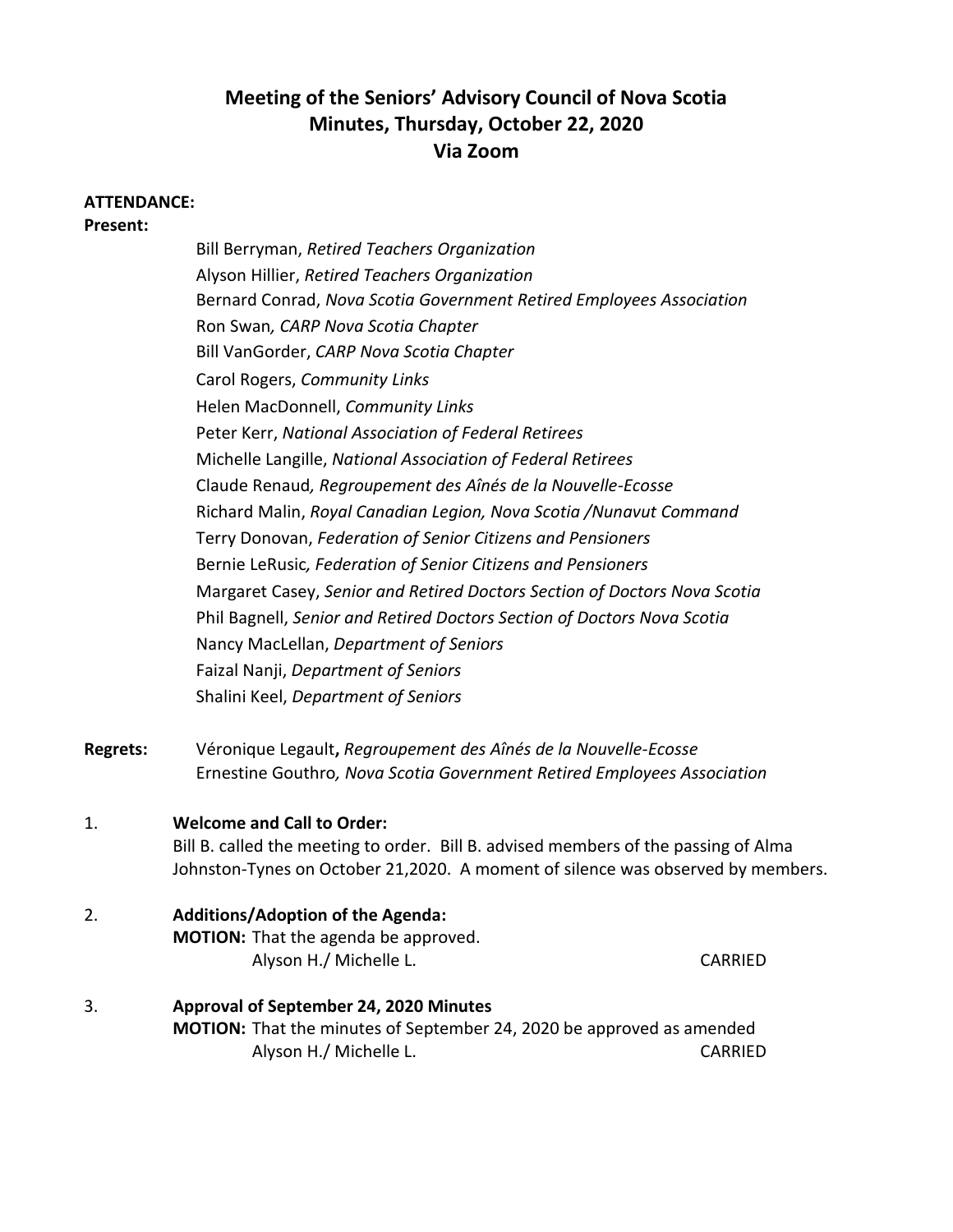# 4. **Update from Department of Seniors**

Seniors Week October 1-7, 2020

Deputy MacLellan thanked members for sharing the activities report for Senior Week 2020 "Seniors for Nova Scotia Strong" with their members and networks.

Deputy MacLellan provided members with the SHIFT 2.0 Critical Path outline. See below. **Proposed Critical Path/Time Line at October 22, 2020**

| <b>Target date</b> | <b>Deliverable</b>                                                               |
|--------------------|----------------------------------------------------------------------------------|
| October            | <b>Update for Seniors Advisory Council</b><br>$\bullet$                          |
|                    | Thursday, October 22, 2020                                                       |
|                    | Shift 2017-2020 final report first draft due.<br>$\bullet$                       |
|                    | Activities from departments for Shift 2.0 due                                    |
|                    | Briefings for Deputy MacLellan on proposed activity for Shift 2021-<br>$\bullet$ |
| November           | 2024                                                                             |
|                    | Final review of 2017-2020 report by departments.<br>$\bullet$                    |
|                    | Confirmation from departments on activities & budget requests for<br>$\bullet$   |
|                    | Shift 2021-2024                                                                  |
|                    | <b>Shift Advisory Committee meeting</b>                                          |
|                    | Seniors Advisory Council of Nova Scotia meeting (presentation on<br>$\bullet$    |
|                    | 2017-2020 final report, and overview of activity proposed for 2021-              |
|                    | 2024) November 26, 2020                                                          |
| December           | <b>Deputy Minister meetings</b>                                                  |
|                    | Refine activities per feedback from stakeholders<br>$\bullet$                    |
| January            | <b>Final document preparation</b><br>$\bullet$                                   |
| February           | Documents finalized and submitted for approval                                   |

5. Office of Social Innovation and Integrative Approaches Jean Flynn, Executive Director, Department of Justice Deputy Minister Candace L. Thomas was not able to attend this meeting and sends regrets.

# Slide 1

Office of Social Innovation & Integrative Approaches Presentation to Seniors' Advisory Council of Nova Scotia October 22, 2020 Jean Flynn, Executive Director

# Slide 2

# **Office of Social Innovation & Integrative Approaches**

Situated within Executive Council Office and aligns Office Strategy Management

**Premier is the Minister responsible for OSIIA** 

Deputy Minister Thomas is initially supported by small and flexible executive team Jeannie Flynn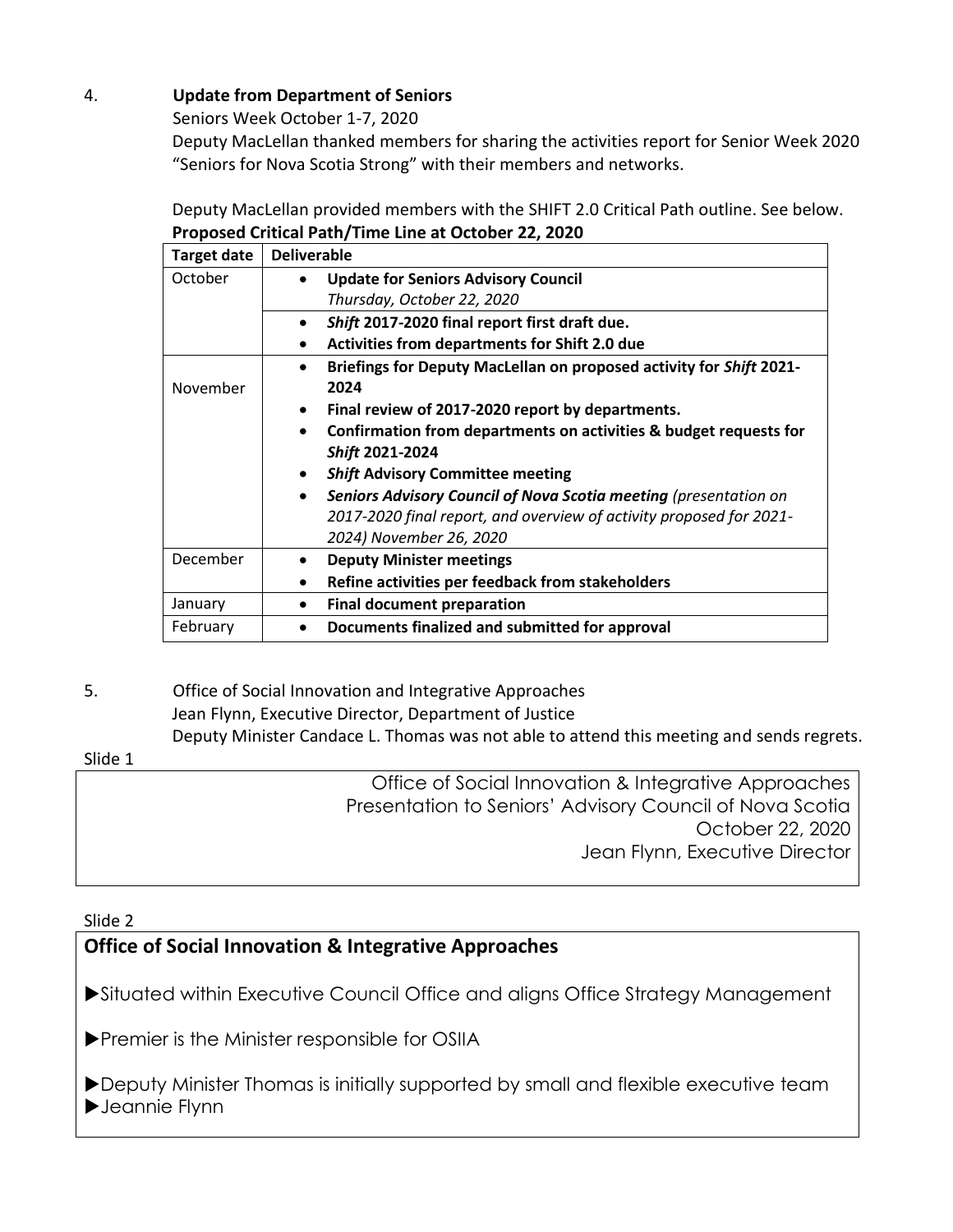### Slide 3

# **OSIIA Mandate & Objectives**

▶ Central office supporting collaboration and change process through the development of policy, programs, initiatives and practices to support progress on sustainable development goals

Lead and enable systematic integration of restorative principles into the corporate systems of government

Offer facilitative leadership across departments in support of integrated human centred policy design

Build collaborative relationships internal and external to government to utilize and build on resources and expertise to support and build on resources and expertise to support well-informed, responsive, and participatory decision-making.

### Slide 4

# **OSIIA Key Responsibilities**

Initial focus on 'how' we work to support social innovation. The how helps us think about what is necessary to nurture the actual conditions to think, act, and work differently. This will include:

Building Relationships in connection with and support of the work Developing research, collaboration, and capacity in support of learning and understanding new ways of working

Convening, knowledge building, strategic policy, and systems advice

# 6. **Business Arising from Minutes**

- a) Brief on the Proposed Removal of the Capped Assessment Program by the Nova Scotia Federation of Municipalities. Brief sent to members. Ron to setup meeting of subcommittee members (Ron, Terry, Bill B. Michelle, Helen, Peter)
- b) COVID Recovery Measures for Seniors Facilities Terry sent information, received from Department of Business, out to members. Received some positive feedback but too early to know outcome. Will have a better sense by November.
- c) New Horizons for Seniors Program Grants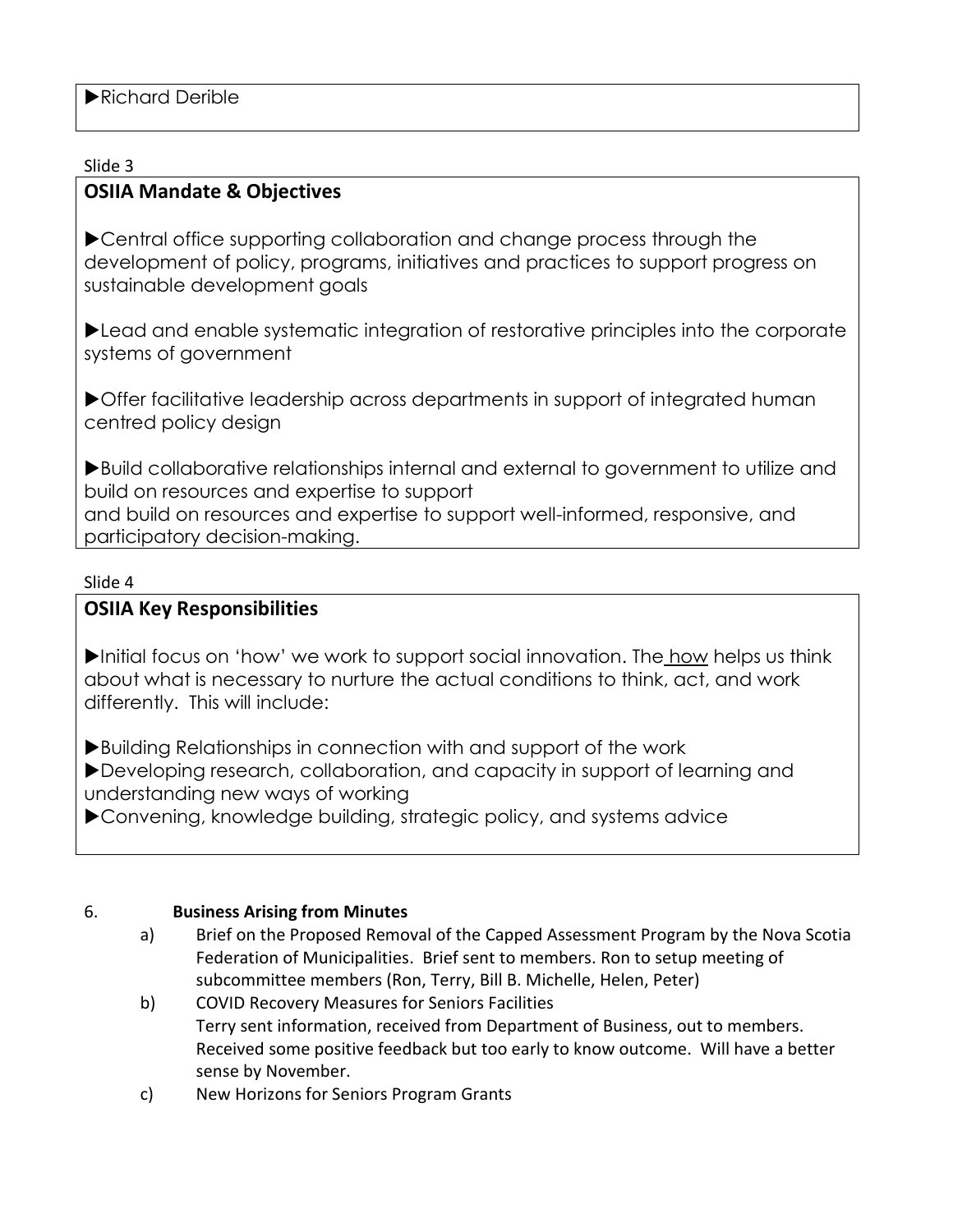Deadline to apply for funding has been extended to November 1, 2020. Members clubs applying for funding: Pictou New Horizons 55+ club, and Cape Breton Council.

d) Innovate Care Virtual Conference October 5-6, 2020.

Peter Kerr, *National Association of Federal Retirees,* Ron Swan*, CARP Nova Scotia Chapter,* Margaret Casey, *Senior and Retired Doctors Section of Doctors Nova Scotia,*  Helen MacDonnell, *Community Links* attended the virtual conference. 250 registered attendees with 60% from Nova Scotia and most of the remainder from the rest of Canada. A small number of international attendees. Expecting a summary report soon.

# 7. **Treasurer's Report**

Claude provided Report to members. The balance on October 22, 2020 was \$1,070. **Claude R./ Terry D.** CARRIED

# 8. **High Dose Flu Vaccine**

There is a shortage of High Dose Flu Vaccine. No longer available to be purchased and cost is an issue. Bill B. shared the NS Gov COVID-19 update October 19<sup>th</sup> regarding FAQ Flu Shot. See below.

# **Flu Shot**

# **Q: Where can I get the flu shot?**

**A:** The standard dose flu vaccine is available to all Nova Scotians free of charge through their primary care providers, community pharmacies and public health. We encourage all Nova Scotians to get their annual flu shot.

**Q:** If I get the flu shot in October, will I be protected from getting the flu in March? **A:** Protection from the flu shot generally begins 10 to 14 days after immunization and may last six months or longer.

# **Q: Is the flu shot safe?**

**A:** Flu vaccines are a safe and effective way to protect yourself and those around you from deadly influenza viruses. In addition to routine surveillance every year during the seasonal flu vaccination campaigns, the Public Health Agency of Canada, and provinces and territories are engaged in weekly surveillance of current influenza vaccines to identify vaccine safety signals. Most people don't have reactions to the flu shot; those who do may have soreness, redness or swelling at the injection site. Severe reactions to the vaccine are extremely rare.

# **Q:** How effective is the flu shot?

**A:** Influenza vaccine has been shown to be effective in providing protection against influenza infection and illness. The effectiveness of the vaccine can vary from season to season and depends on how well the vaccine strains match with circulating influenza viruses. Effectiveness also depends on the health and age of the individual receiving the vaccine. Even when there is a less-than-ideal match or lower effectiveness against one strain, those who receive the flu shot are still more likely to be protected compared to those who do not.

# **Q: Can I get the flu shot if I'm not feeling well?**

**A:** This year, individuals who are unwell should wait to receive their flu shot until they are feeling well. In addition, individuals who are waiting for a COVID-19 test or results and those who are under any Public Health requirement to be in self-isolation should wait to receive their flu shot until their self-isolation restriction is lifted.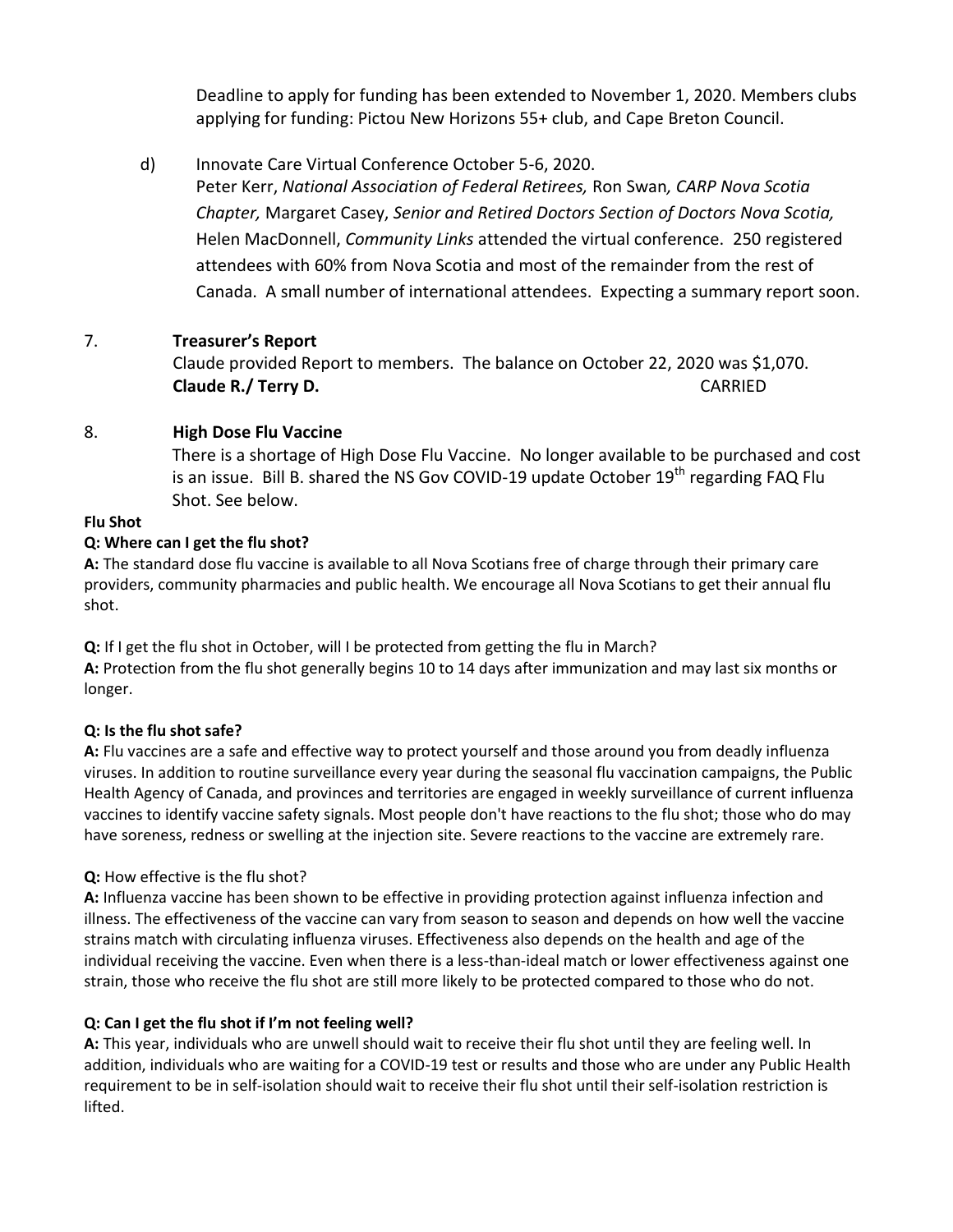### **Q: Why does the flu shot make me feel like I have the flu?**

**A:** The flu vaccine available to Nova Scotians does not contain live virus and cannot cause influenza. Some people report having mild side effects after receiving their flu shot. The most common side effects from flu shots are soreness, redness, tenderness or swelling where the shot was given. Low-grade fever, headache and muscle aches also may occur. If these reactions occur, they usually begin soon after vaccination and last 1-2 days.

### **Q:** Is the high-dose flu shot available for free for seniors?

**A:** The high-dose flu vaccine is available for free to adults 65 years of age and older living in long-term care facilities, including nursing homes and residential care facilities. Residents aged 65 years and older within these facilities are at an increased risk of influenza and influenza related complications due to age, compromised health status and institutional living environment. Evidence also indicates better protection with the use of highdose influenza vaccine compared to the standard-dose vaccine for those 65 years and older.

### **Q: How are we preparing for the flu season differently this year?**

**A:** The COVID-19 pandemic creates a series of challenges for the delivery of the seasonal influenza immunization program. Adaptations could include pre-screening for illness/exposure to COVID-19, reducing clinic crowding by using appointments, keeping physical distance whenever possible, requiring hand washing and mask wearing, and using technology to reduce contact (i.e. online registration, paperless registration, consent and recording processes).

### **Q:** How will I know if I have COVID-19 or the flu?

**A:** If you become unwell, you are encouraged to do the online COVID-19 self-assessment. If you cannot access the online self-assessment or wish to speak with a nurse about your symptoms, you can contact 811.

### **Q:** Is it possible to have COVID-19 and the flu at the same time?

**A:** Yes, the viruses that cause COVID-19 and the flu are different and so it is possible to have both diseases at the same time. Receiving your flu shot will protect you against influenza and practicing good hand hygiene and cough and sneeze etiquette, physical distancing and mask wearing protects against both viruses.

Deputy advised government place order for flu vaccines in January for the following season. Bill B. to write the Minister of Health and Wellness on behalf of the Council and request a meeting to discuss.

- 9. Low Income Seniors at risk of not receiving financial support Some seniors cannot file taxes and therefore, not receiving GIS. How are groups dealing with this concern? There is a free income tax filing system for low income seniors is available from the Canadian Revenue Agency.
- 10. Nominating Committee Elections for Officers Bill V. setting up committee for Election for officers. Members include Claude R. and Phil B.
- 11. Centre of Rural Aging and Health (CORAH) NSCC Middleton Campus This was a pilot program announced January 27, 2020. Funding for this program came from the Department of Health and Wellness Co-Lab. Community Links did a presentation at the Campus. Bill B. to share information with members.
- 12 Engage Nova Scotia Quality of Life Initiative Jennifer from Engage Nova Scotia wants to meeting members regarding Survey. Members agreed to meet. Bill B. to arrange meeting.